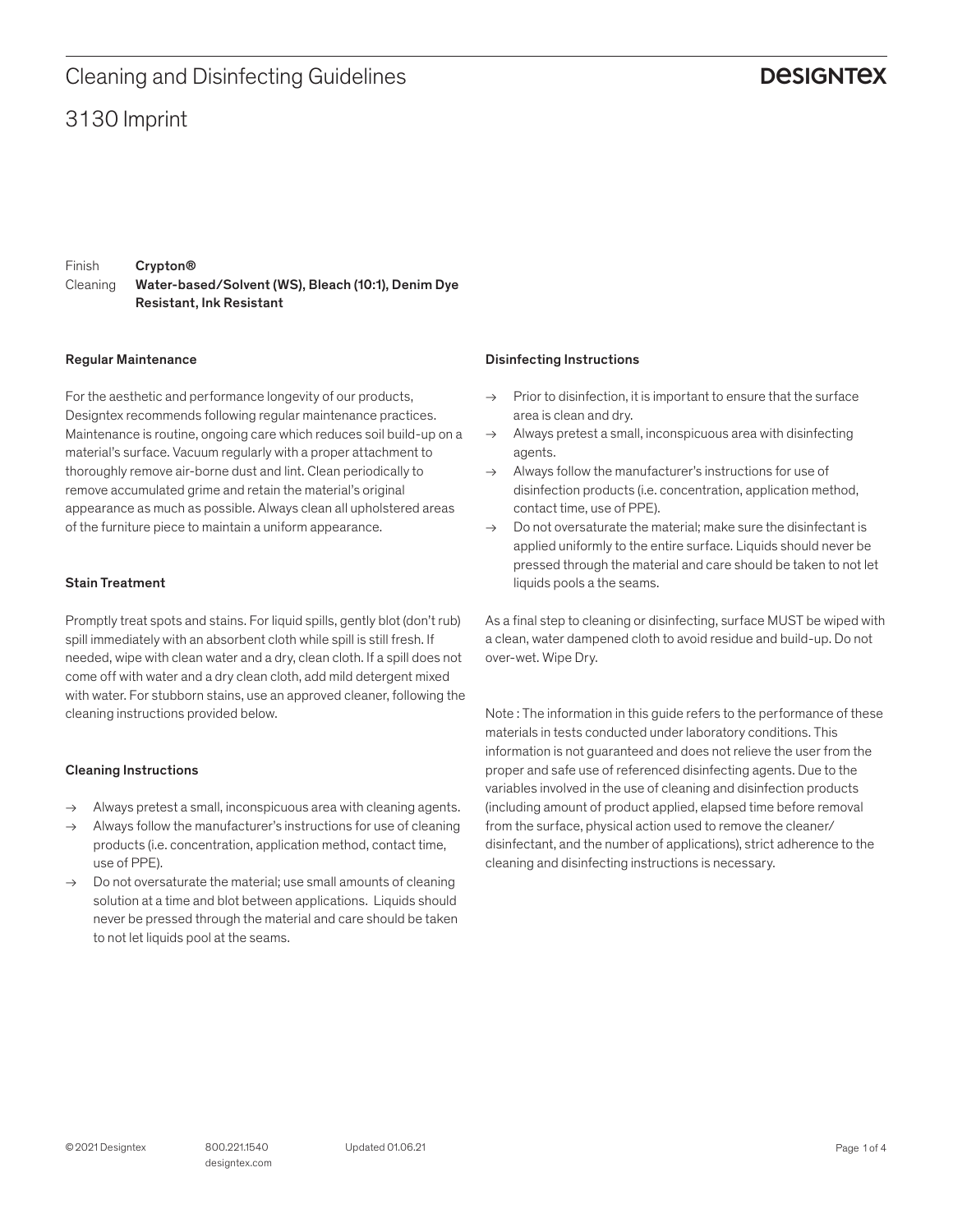# 3130 Imprint Cleaning and Disinfecting Guidelines

## **DESIGNTEX**

### Approved Disinfectants

3M™ C. diff Solution Tablets Accel® PREVention™ Wipe Bleach 10:1 CaviCide™ CaviWipes™ Clorox Commercial Solutions® Hydrogen Peroxide Cleaner Disinfectant Clorox Healthcare® Hydrogen Peroxide Cleaner Disinfectant Clorox Healthcare® Hydrogen Peroxide Cleaner Disinfectant Wipes Clorox® Disinfecting Wipes Crypton® Disinfectant & Deodorizer Isopropyl Alcohol, 70% Oxivir® 1 Oxivir® 1 Wipes Oxivir® Five 16 Oxivir® Tb Oxivir® Tb Wipes OxyCide™ Daily Disinfectant Cleaner Sani-Cloth® AF3 Germicidal Disposable Wipe Sani-Cloth® Bleach Germicidal Disposable Wipe Sani-Cloth® HB Germicidal Disposable Wipe Super Sani-Cloth® Germicidal Disposable Wipe Virex® II 256 Virex® Plus Virox™ 5

This list represents the most common disinfectants. For specific information on additional cleaners and disinfectants, please contact Product Services at productservices@designtex.com.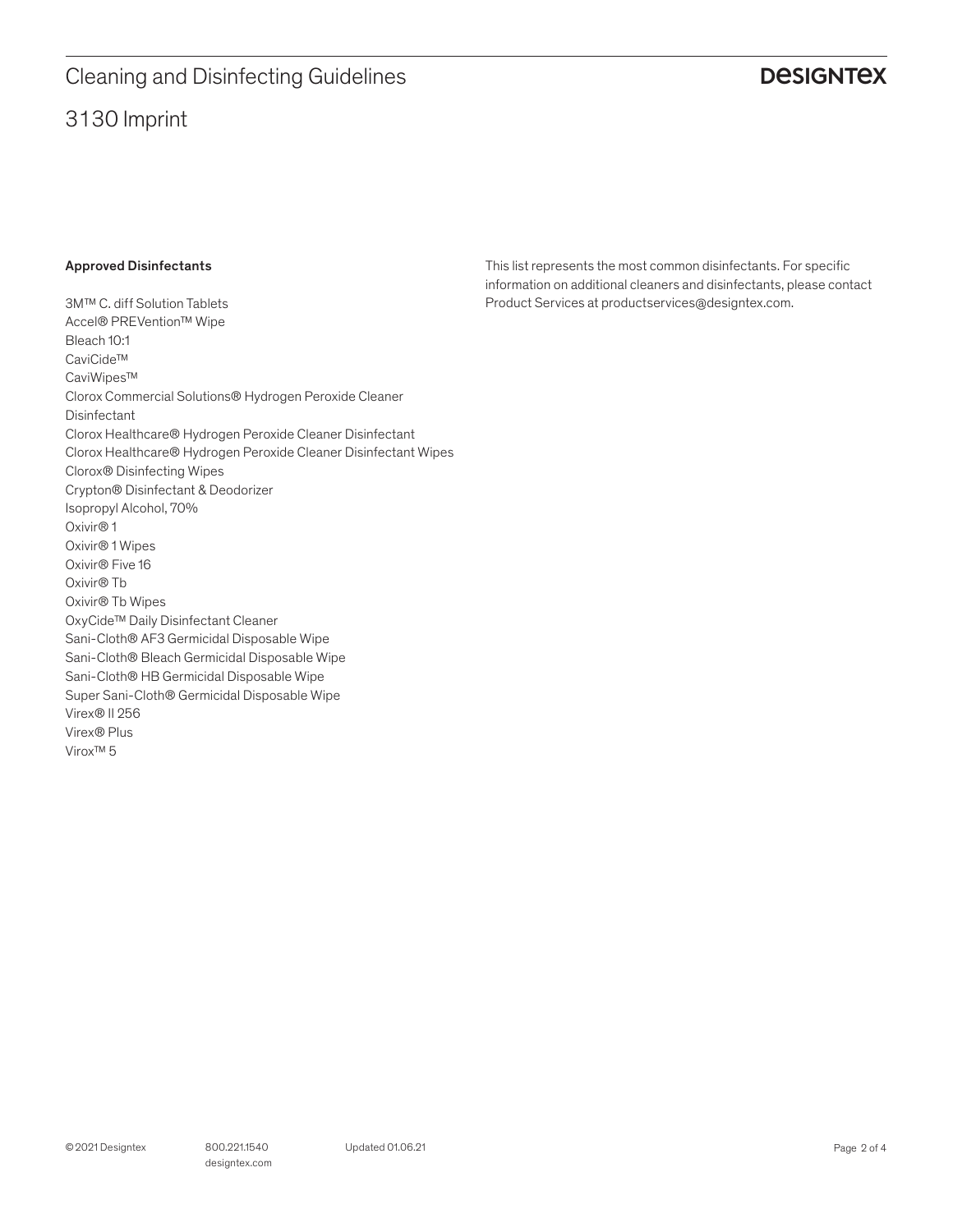# 3130 Imprint Cleaning and Disinfecting Guidelines

### Stain Release Evaluation

Each stain is applied to the test fabric. Staining agents are allowed to dwell for 24 and 72 hours. The material is then cleaned with a water-based and solvent-based cleaner. The residual stain is rated on a scale from 5 (excellent cleanability, complete removal of stain) to 1 (non-cleanable, poor removal of stain). Based on these results, the fabric would meet the CFFA Stain Release requirements. For additional detail, please contact Product Services.

|                          | <b>Water-Based</b><br>Tide® |                | Solvent-Based<br>Formula 409® Multi-Surface Cleaner |                          |
|--------------------------|-----------------------------|----------------|-----------------------------------------------------|--------------------------|
| <b>Type</b>              | 24 hrs                      | 72 hrs         | 24 hrs                                              | 72 hrs                   |
| <b>Ballpoint Ink</b>     | $\mathbf 5$                 | $\sqrt{5}$     | $\mathbf 5$                                         | $\mathbf 5$              |
| <b>Black Coffee</b>      | $\mathbf 5$                 | $\overline{5}$ | 5                                                   | $\mathbf 5$              |
| $\mathsf{Blood}^{\star}$ | $\mathbf 5$                 | $\mathbf 5$    | $\overline{\phantom{0}}$                            |                          |
| Chocolate                | $\mathbf 5$                 | $\mathbf 5$    | 5                                                   | 5                        |
| Cola                     | $\mathbf 5$                 | $\overline{5}$ | 5                                                   | $\overline{5}$           |
| Denim Dye                | $\mathbf 5$                 | 5              | 5                                                   | $\overline{5}$           |
| lodine                   | $\mathbf 5$                 | $\overline{4}$ | 5                                                   | $\overline{5}$           |
| Ketchup                  | $\mathbf 5$                 | 5              | 5                                                   | $\mathbf 5$              |
| Mayonnaise               | $\mathbf 5$                 | $\mathbf 5$    | 5                                                   | $\overline{5}$           |
| Mustard                  | $\mathbf 5$                 | $\overline{4}$ | 5                                                   | $\mathbf 5$              |
| Permanent Marker         | $\ensuremath{\mathsf{3}}$   | $\mathsf 3$    | $\overline{4}$                                      | $\overline{4}$           |
| Red Lipstick             | $\mathbf 5$                 | 5              | 5                                                   | $\mathbf 5$              |
| Red Wine                 | $\mathbf 5$                 | $\overline{5}$ | 5                                                   | $\overline{5}$           |
| Salad Oil                | $\mathbf 5$                 | 5              | 5                                                   | 5                        |
| Shoe Polish              | $\mathbf 5$                 | $\overline{5}$ | 5                                                   | $\overline{5}$           |
| Suntan Lotion            | $\mathbf 5$                 | $\overline{5}$ | 5                                                   | 5                        |
| $Urine*$                 | $\sqrt{5}$                  | 5              |                                                     | $\overline{\phantom{0}}$ |

© 2021 Designtex 800.221.1540 Updated 01.06.21 \* Evaluated with Chemspec® Upholstery Cleaner Page 3 of 4

- Indicates not yet tested, results available upon request.